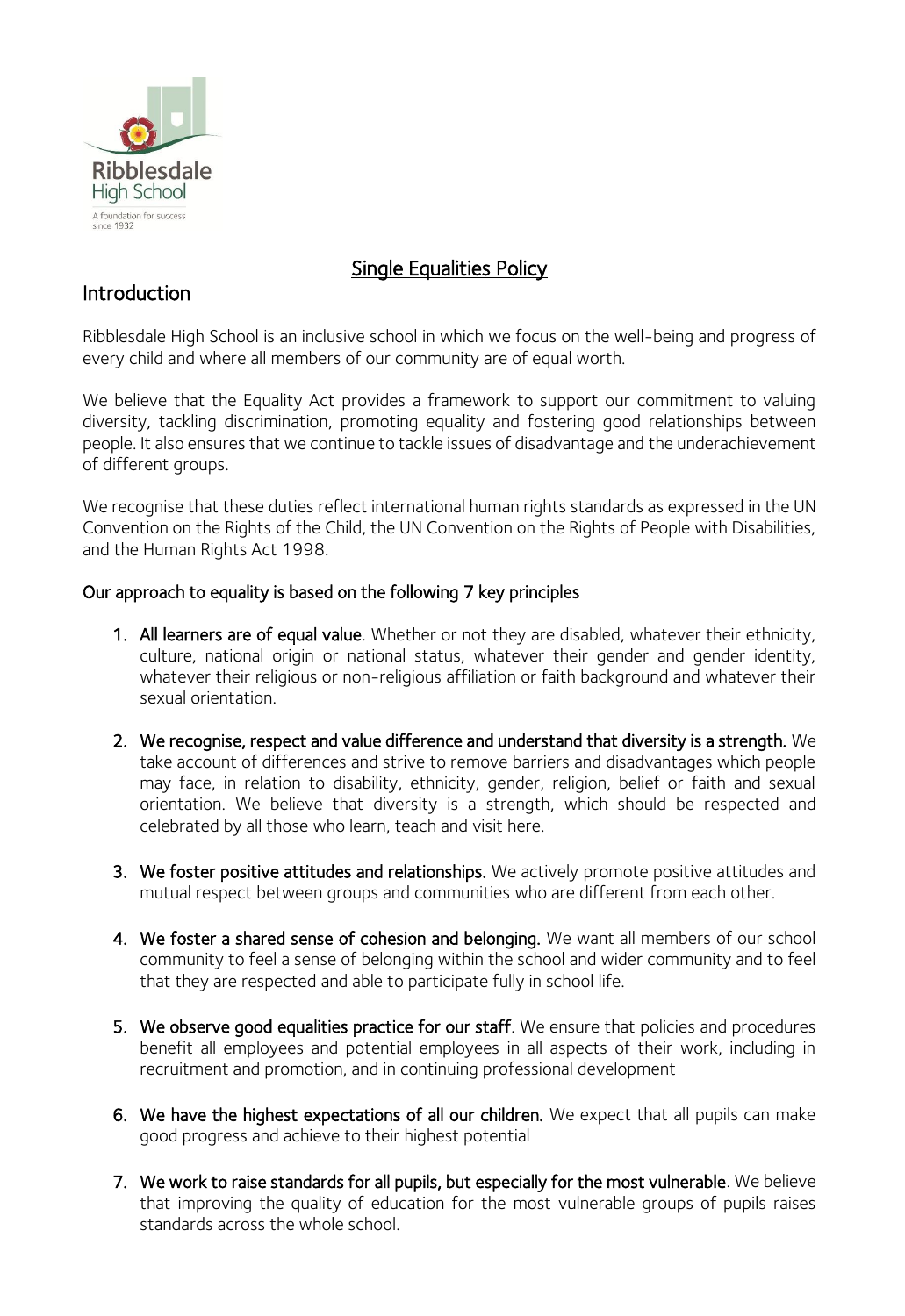## Purpose of the policy

The Equality Act 2010 was introduced to ensure protection from discrimination, harassment and victimisation on the grounds of specific characteristics (referred to as protected characteristics). This means that schools cannot discriminate against pupils or treat them less favourably because of their sex (gender), race, disability, religion or belief, gender reassignment, sexual orientation or pregnancy or maternity.

The Act requires all public organisations, including schools to comply with the Public Sector Equality Duty and two specific duties

#### The Public Sector Equality Duty or "general duty"

This requires all public organisations, including schools to

- Eliminate unlawful discrimination, harassment and victimisation
- Advance equality of opportunity between different groups
- Foster good relations between different groups

#### Two "specific duties"

This requires all public organisations, including schools to

- 1. Publish information to show compliance with the Equality Duty.
- 2. Publish Equality objectives at least every 4 years which are specific and measurable.

This policy describes how the school is meeting these statutory duties and is in line with national guidance. It includes information about how the school is complying with the Public Sector Equality Duty and also provides guidance to staff and outside visitors about our approach to promoting equality.

Appendix 1 shows the school's Equality Objectives for 2021-2022 in an Equality Action Plan

### Development of the policy

This policy was developed by the Deputy Head Teacher and SENDCO in consultation with pupils, staff, governors and parents and carers.

When developing the policy we took account of the DfE guidance on the Equality Act 2010 and also the Ofsted inspection framework, which places a strong focus on improving the learning and progress of different groups and on closing gaps in standards.

We note that OFSTED has a statutory duty to report on the outcomes and provision for pupils who are disabled and those who have special educational needs.

### What we are doing to eliminate discrimination, harassment and victimisation

- We take account of equality issues in relation to admissions and exclusions; the way we provide education for our pupils and the way we provide access for pupils to facilities and services.
- We are aware of the Reasonable Adjustment duty for disabled pupils designed to enhance access and participation to the level of non-disabled pupils and stop disabled children being placed at a disadvantage compared to their non-disabled peers.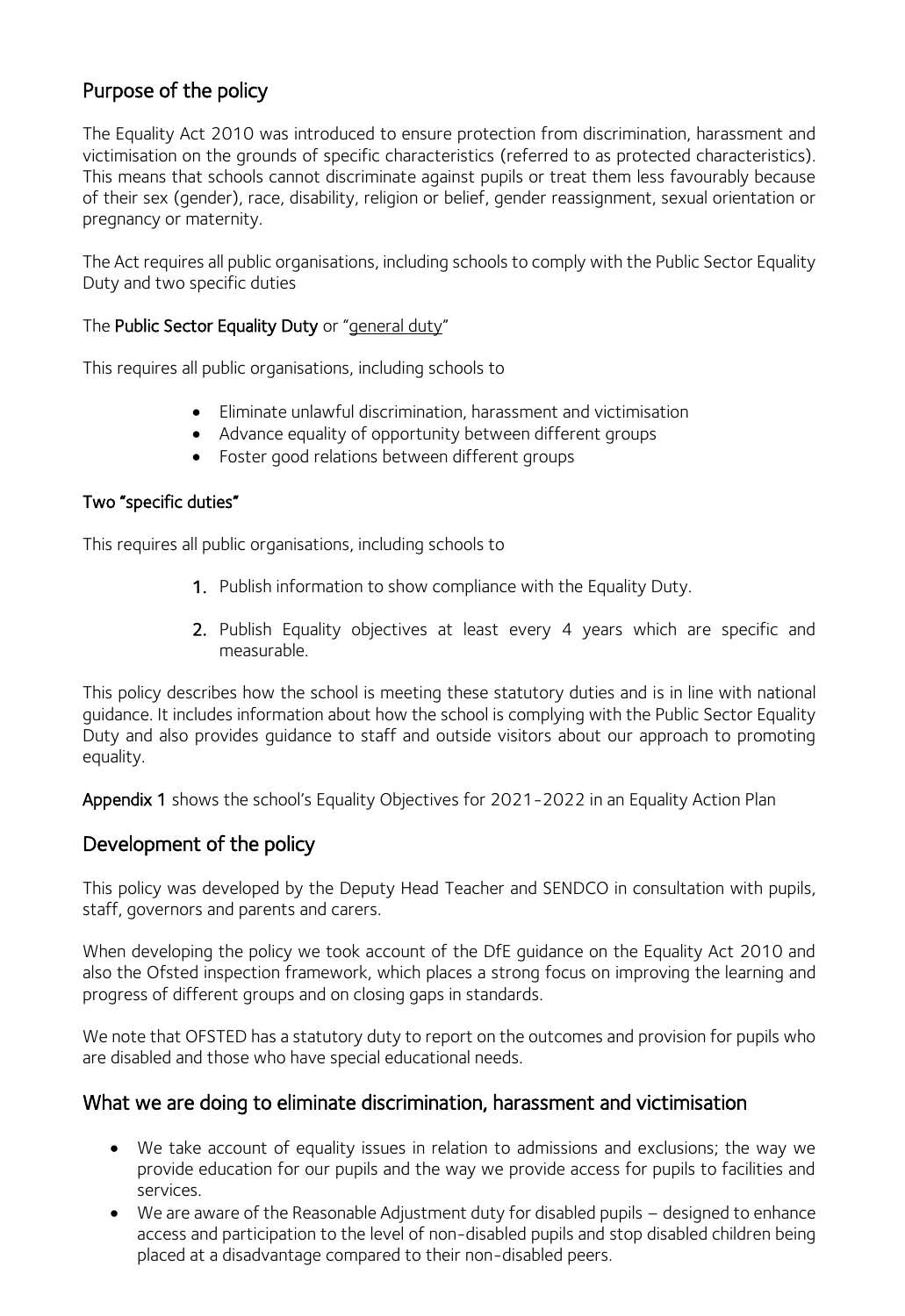- The Headteacher ensures that all appointment panels give due regard to this policy so that no one is discriminated against when it comes to employment, promotion or training opportunities.
- We ensure that those who are affected by a policy or activity are consulted and involved in the design of new policies, and in the review of existing ones.
- We take seriously the need to consider the equality implications when we develop, adapt and review any policy or procedure and whenever we make significant decisions about the day today life of the school. We actively promote equality and diversity though the curriculum and by creating an environment which champions respect for all.
- Our admissions arrangements are fair and transparent, and we do not discriminate against pupils by treating them less favourably on the grounds of their sex, race, disability, religion or belief, sexual orientation, gender reassignment, pregnancy or maternity.

### Behaviour, Exclusions and Attendance

The school policy on Attendance and Behaviour for Learning takes full account of the new duties under the Equality Act. We make reasonable, appropriate and flexible adjustment for pupils with a disability. We closely monitor data exclusions and absence from school for evidence of overrepresentation of different groups and take action promptly to address concerns. However, we need to be mindful of the statistical relevance of our data.

### Addressing prejudice and prejudice based bullying

The school challenges all forms of prejudice and prejudice-based bullying, which stand in the way of fulfilling our commitment to inclusion and equality:

- prejudices around disability and special educational needs
- prejudices around race, religion or belief, for example anti-Semitism and Islamophobia, Travellers, migrants, refugees and people seeking asylum
- prejudices around gender and sexual orientation, including homophobic and transphobic attitudes

We treat all bullying incidents equally seriously. We review this data termly, and take action to reduce incidents as required.

### What we are doing to advance equality of opportunity between different groups

- We know the needs of our school population very well and collect and analyse data in order to inform our planning and identify targets to achieve improvements.
- We have procedures, working in partnership with parents and carers, to identify children who have a disability through our pupil admissions meetings.
- We collect data and monitor progress and outcomes of different groups of pupils and use this data to support school improvement. We take action to close any gaps, for example, for those making slow progress in acquiring age-appropriate literacy and number skills.
- We publish an analysis of standards reached by different groups at the end of Key Stage 4 including;
	- Disadvantaged
	- Ethnic minority groups
	- Free School Meals
	- EAL
	- All SEN
	- SEN Support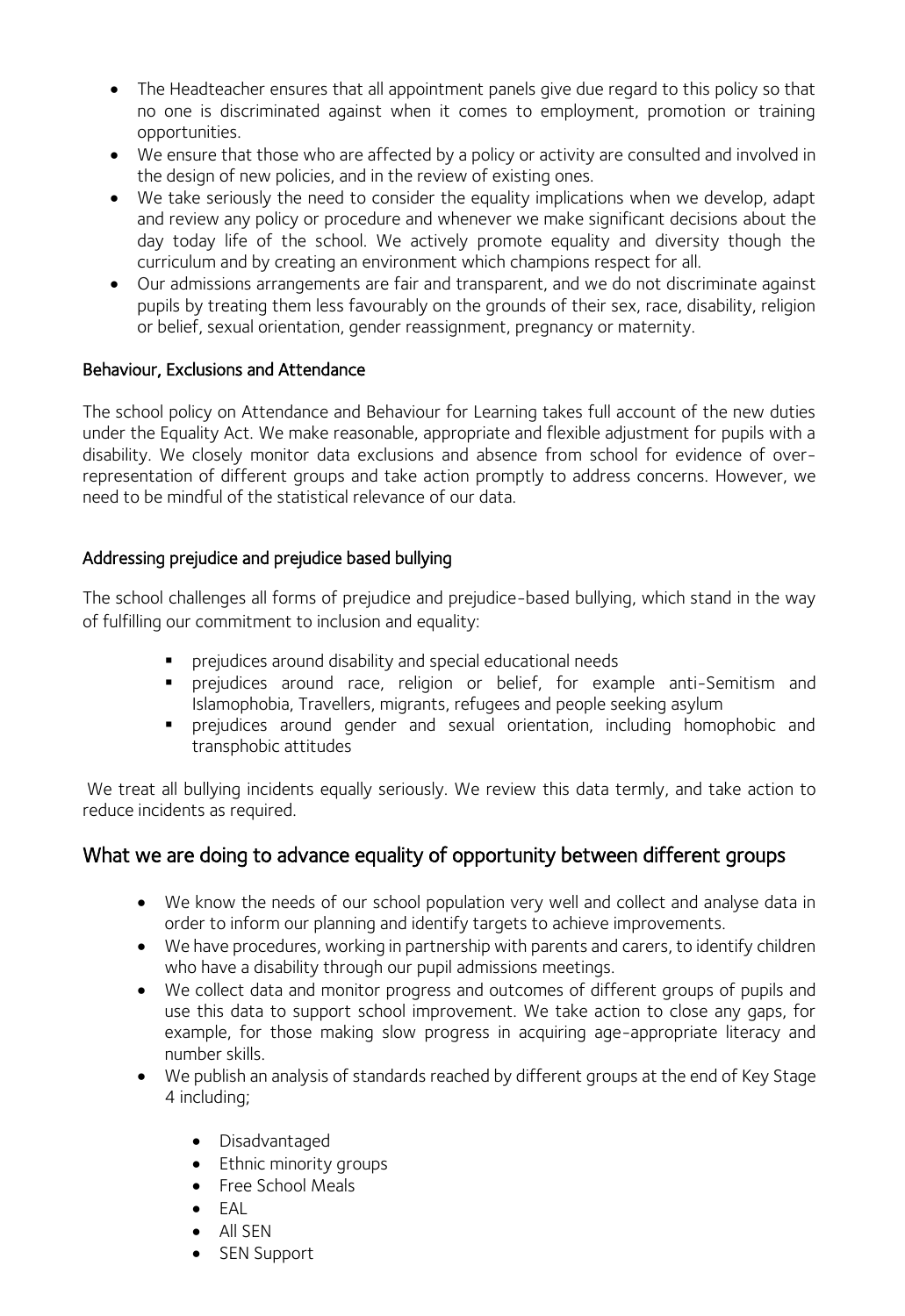- SEN statement/ EHC (Education Health care) Plan
- Children Looked After.
- We also collect, analyse and use data in relation to attendance and exclusions of different groups
- We are aware that the legislation relates mainly to current but also to future pupils we will for example, be sufficiently prepared if a Gypsy Roma Traveller pupil joins our school
- We avoid language that runs the risk of placing a ceiling on any pupils' achievement
- We use a range of teaching strategies that ensures we meet the needs of all pupils
- We provide support to pupils at risk of underachieving
- We are alert and proactive about the potentially damaging impact of negative language in matters such as race, gender, disability and sexuality.

In addition to avoiding or minimising possible negative impacts of our policies, we take opportunities to maximise positive impacts by reducing and removing inequalities and barriers that may already exist between, for example:

- disabled and non-disabled people
- people of different ethnic, cultural and religious backgrounds
- girls and boys
	- We ensure equality of access for all pupils to a broad and balanced curriculum, removing barriers to participation where necessary.
	- We have an Accessibility Plan designed to increase the extent to which pupils with disability can participate in the curriculum; improve the physical environment and improve the availability of accessible information to disabled pupils.

### Positive Action

We will take positive and proportionate action to address the disadvantage faced by particular groups of pupils with particular protected characteristics, such as targeted support. The actions will be designed to meet the school's Equality Objectives.

### What we are doing to foster good relations

- We prepare our pupils for life in a diverse society and ensure that there are activities across the curriculum that promote the spiritual, moral, social and cultural development of our pupils.
- We teach about difference and diversity and the impact of stereotyping, prejudice and discrimination through PHSE and citizenship and across the curriculum.
- We use materials and resources that reflect the diversity of the school, population and local community in terms of race, gender, sexual identity and disability, avoiding stereotyping.
- We promote a whole school ethos and values that challenge prejudice based discriminatory language, attitudes and behaviour.
- We provide opportunities for pupils to appreciate their own culture and celebrate the diversity of other cultures.
- We include the contribution of different cultures to world history and that promote positive images of people
- We provide opportunities for pupils to listen to a range of opinions and empathise with different experiences
- We promote positive messages about equality and diversity through displays, assemblies, visitors, whole school events e.g. Cultural Awareness Week

### Other ways we address equality issues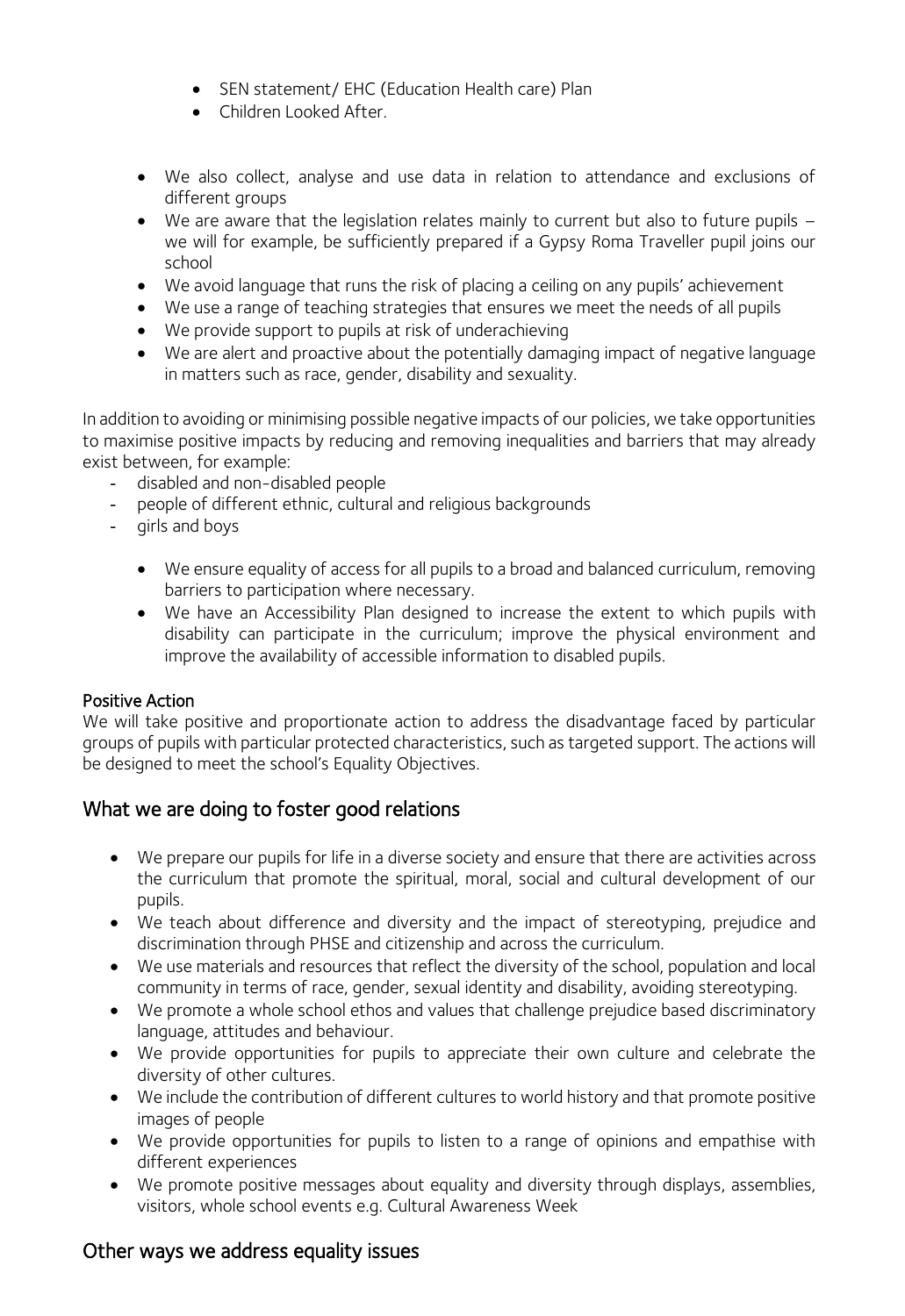- We have a rolling programme for reviewing all of our school policies in relation to equalities and their impact on the progress, safety and wellbeing of our pupils.
- The implications for equalities of new policies and practices are considered before they are introduced

In order to ensure that the work we are doing on equalities meets the needs of the whole school community we:

- review relevant feedback from the parent questionnaires, parents' evenings, consultation events etc.
- secure and analyse responses from staff surveys, staff meetings and training events
- review feedback and responses from the children and groups of children, from the school council, PSHE lessons, pupil surveys
- analyse issues raised in Annual Reviews or reviews of progress on Individual Education Plans/Personalised Provision Maps, mentoring and support
- ensure that we secure responses and feedback at Governing Body meetings and from the governing body's working groups.

### Publishing Equality Objectives

The objectives which we identify represent our school's priorities and are the outcome of a careful review of and analysis of data and other evidence. They also take into account national and local priorities and issues.

We evaluate our success in meeting the Public Service Equality Duties by the extent to which we achieve improved outcomes for the different groups.

Our Equality Objectives for 2021-2022 are:

- To continue to actively celebrate diversity and to further engender our culture of appreciation for individual differences
- To narrow the gap in outcomes for disadvantaged pupils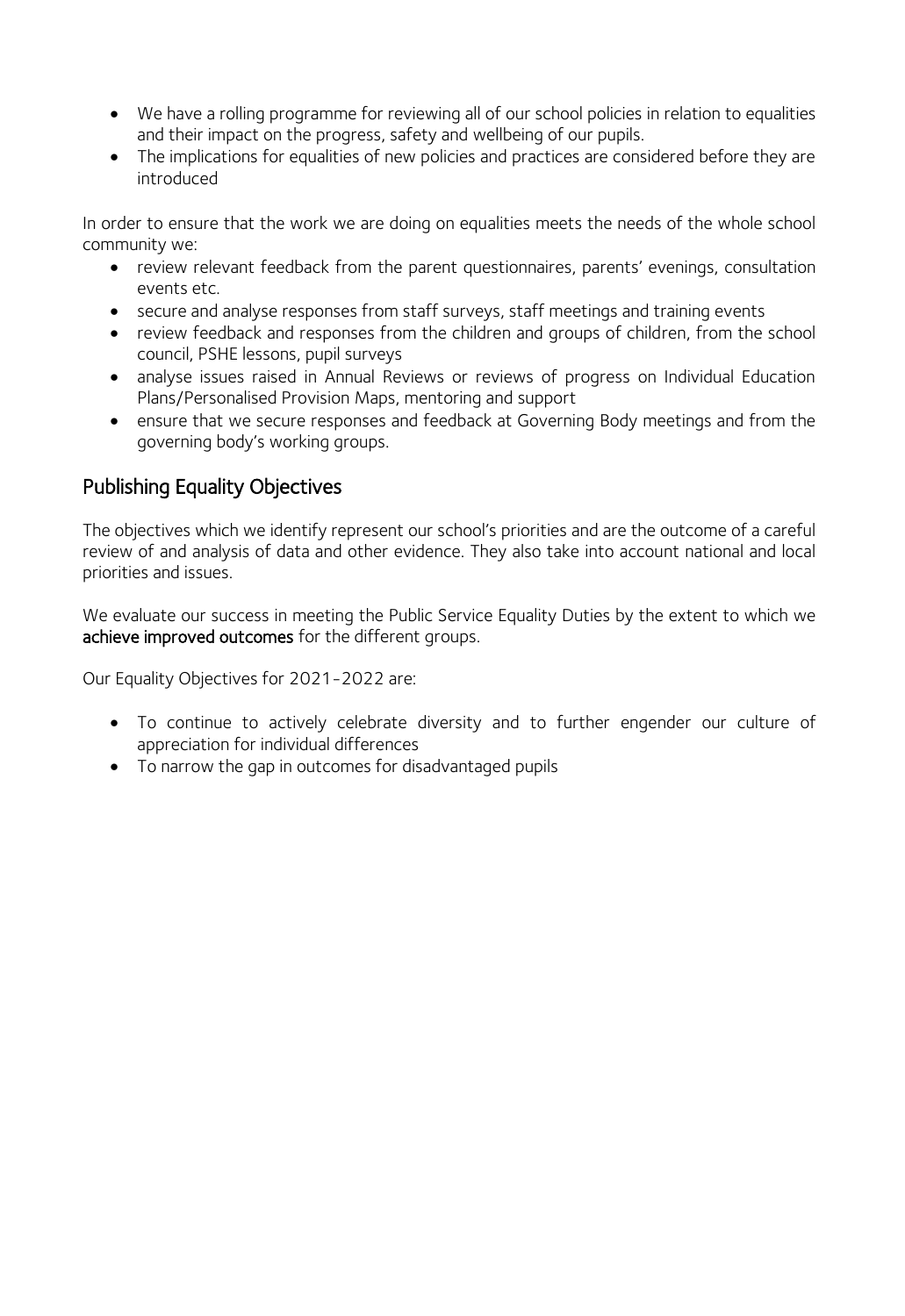#### Monitoring and reviewing objectives

We review and update our equality objectives every two years and report to the governing body annually on progress towards achieving them. This process will be led by the Deputy Headteacher for Pupils Safety and Welfare.

### Roles and Responsibilities

We expect all members of the school community and visitors to support our commitment to promoting equalities and meeting the requirements of the Equality Act. We will provide training, guidance and information to enable them to do this.

### Governing body

The governing body is responsible for ensuring that the school complies with legislation, and that this policy and its related procedures and action plans are implemented. A member of the governing body has a watching brief regarding the implementation of this policy.

Every governing body committee keeps aspects of the school's commitment to the Equality Duty under review, for example, in terms of standards, curriculum, admissions, exclusions, personnel issues and the school environment. Governors annually review the Equality Policy and evaluate the success of the school's Equalities Work taking account of quantitative evidence (e.g. data) and qualitative evidence (e.g. surveys)

#### **Headteacher**

The Headteacher is responsible for implementing the policy; for ensuring that all staff are aware of their responsibilities and are given appropriate training and support; and for taking appropriate action in any cases of unlawful discrimination.

The Deputy Head teacher will have day-to-day responsibility for co-coordinating implementation of the policy and for monitoring outcomes.

### Teaching and Support Staff

All teaching and support staff will:

- promote an inclusive and collaborative ethos in their classroom
- challenge prejudice and discrimination
- deal fairly and professionally with any prejudice-related incidents that may occur
- plan and deliver curricula and lessons that reflect the school's principles, for example, in providing materials that give positive images in terms of race, gender and disability
- maintain the highest expectations of success for all pupils
- support different groups of pupils in their class through differentiated planning and teaching, especially those who may (sometimes temporarily) find aspects of academic learning difficult
- keep up-to-date with equalities legislation relevant to their work.

We will provide training and quidance on equalities for all staff new to the school as part of the induction procedure.

#### Visitors

All visitors to the school, including parents and carers are expected to support our commitment to equalities and comply with the duties set out in this policy.

### Key contacts

#### Staff responsible for equalities: Mrs Z Dewhurst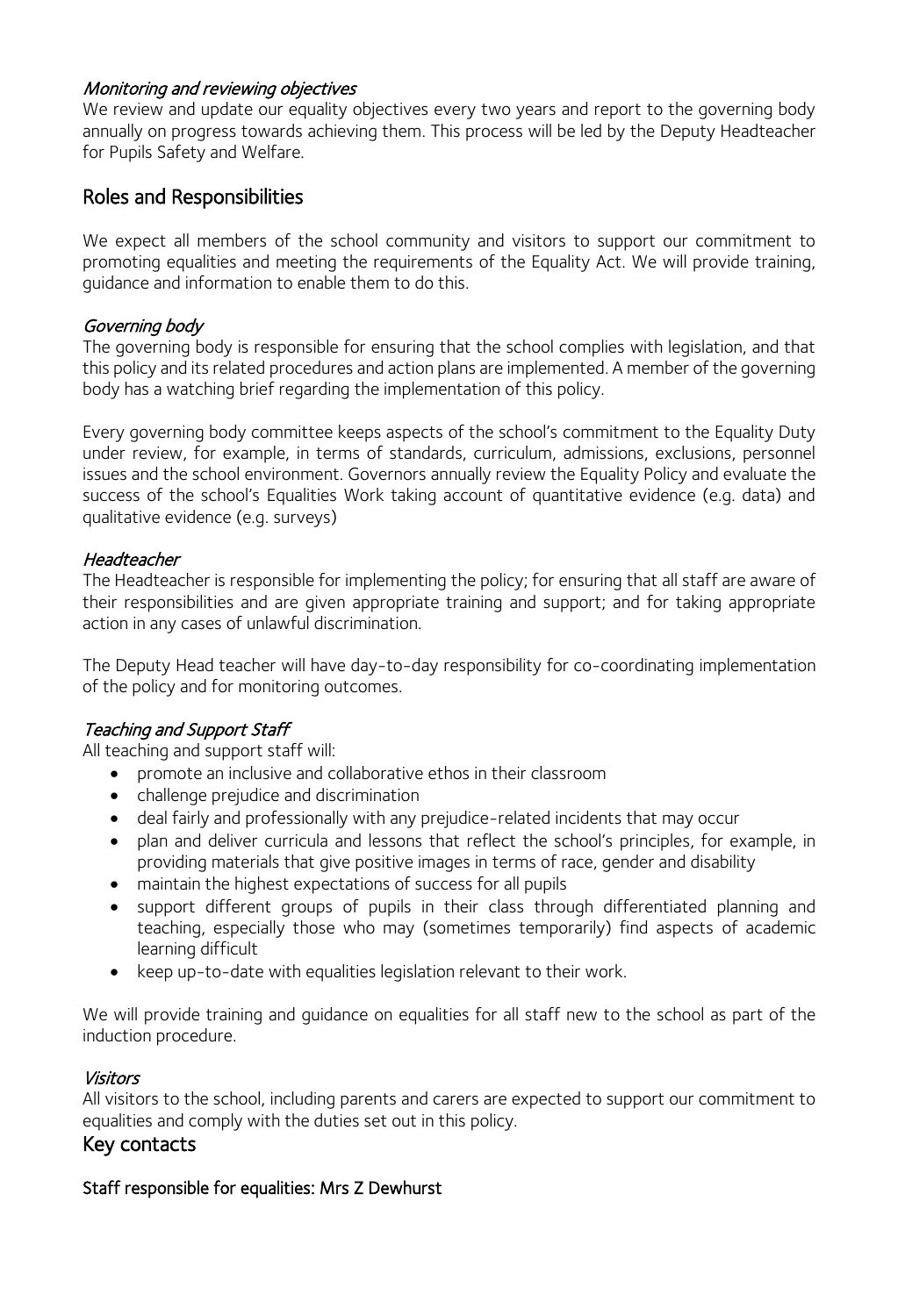## Equal Opportunities for staff

- This section deals with aspects of equal opportunities relating to staff. We are committed to the implementation of equal opportunities principles and the monitoring and active promotion of equality in all aspects of staffing and employment
- All staff appointments and promotions are made on the basis of merit and ability and in compliance with the law
- We are also concerned to ensure wherever possible that the staffing of the school reflects the diversity of our community
- As an employer we strive to ensure that we eliminate discrimination and harassment in our employment practice and actively promote equality across all groups within our workforce
- We respect the religious beliefs and practice of all staff, pupils and parents, and comply with reasonable requests relating to religious observance and practice
- We ensure that all staff, including support and administrative staff, receive appropriate training and opportunities for professional development, both as individuals and as groups or teams.

### Monitoring and Reviewing the policy

We review the information about equalities in the policy annually and make adjustments as appropriate or sooner in response to changes in legislation or school priorities. Our review involves pupils, staff, governors and parents and carers.

### Disseminating the policy

This Equality Policy along with the Equality Objectives and data is available on the school website.

Governors Review: November 2021 Next Review: November 2022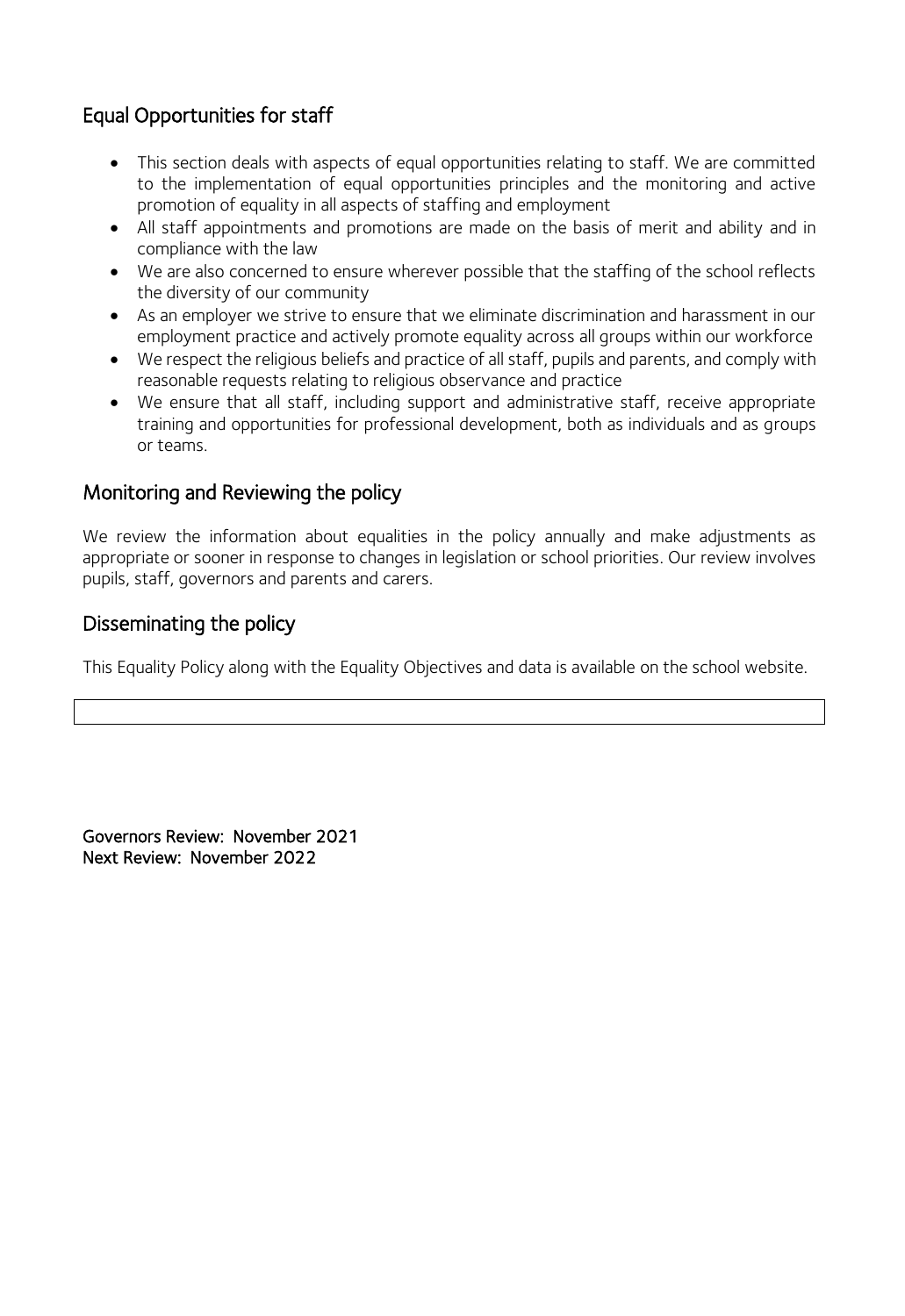# APPENDIX ONE EQUALITY ACTION PLAN 2021-2022

| <b>Public Sector</b><br><b>Equality Duty</b>                        | <b>Equality Objectives</b>                                                                                  | <b>Actions</b>                                                                                                                                                                                         | How will the<br>impact of the<br>action be<br>monitored?                  | Who is<br>responsible | Time<br>Frames     | Progress<br>commentary |
|---------------------------------------------------------------------|-------------------------------------------------------------------------------------------------------------|--------------------------------------------------------------------------------------------------------------------------------------------------------------------------------------------------------|---------------------------------------------------------------------------|-----------------------|--------------------|------------------------|
| Advance equality of<br>opportunity<br>between different<br>groups   | To narrow the gap in outcomes for<br>disadvantaged pupils.                                                  | All Curriculum Area Leaders,<br>Subject Leaders and Year<br>leaders have this as a focus                                                                                                               | Pupil outcomes<br>including<br>attainment,<br>attendance and<br>behaviour | CAL, SL, YL.          | At least<br>termly |                        |
|                                                                     |                                                                                                             | Sharing of good practice<br>across departments and<br>year groups.                                                                                                                                     | measures.                                                                 | <b>SLT</b>            | Review<br>annually |                        |
|                                                                     |                                                                                                             | Develop reward schemes to<br>directly impact on the<br>attitude to learning of the<br>disadvantaged groups.                                                                                            |                                                                           | ZD / DR /<br>YLs      | Review<br>annually |                        |
|                                                                     |                                                                                                             | To utilise PP funding to<br>address disadvantage.                                                                                                                                                      |                                                                           | AMH                   | Review<br>annually |                        |
| Continue to foster<br>good relations<br>between different<br>groups | To actively celebrate diversity and to<br>engender a culture of appreciation for<br>individual differences. | To build on the success of<br>cultural awareness week<br>seek<br>and<br>out<br>new<br>for<br>opportunities<br>the<br>promotion of the equalities<br>agenda through events,<br>assemblies<br>the<br>and | Few<br>issues<br>between<br>groups<br>in<br>school. Lack of<br>conflict.  | ZD,<br>BHM,<br>SJ     | Review<br>annually |                        |